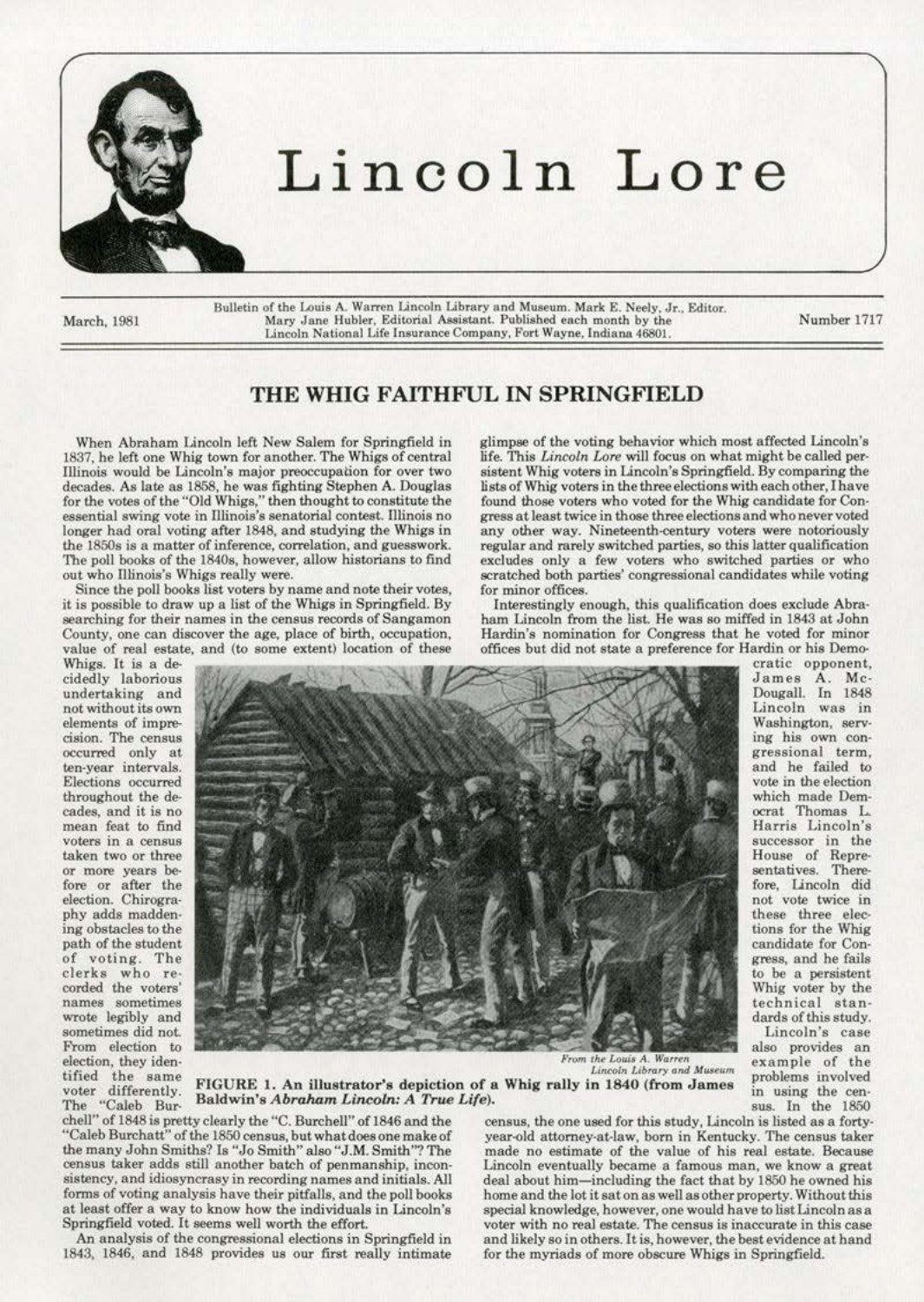The three elections used for this study showed the following results in Sangamon County:

| 1843 | Total<br>2898 | John J. Hardin (W)<br>1694   | James A. McDougall (D) Other<br>1190 |             |
|------|---------------|------------------------------|--------------------------------------|-------------|
| 1846 | 2394          | Abraham Lincoln (W)<br>1535  | Peter Cartwright (D)<br>845          | Other<br>14 |
| 1848 | 3035          | Stephen T. Logan (W)<br>1649 | Thomas L. Harris (D)<br>1386         |             |

**For comparison, the results of the Presidential elections in**  Sangamon County in the same period were:

| 1840 | 3249 | Total William H. Harrison (W) Martin Van Buren (D)<br>2000      | 1249                          |             |
|------|------|-----------------------------------------------------------------|-------------------------------|-------------|
| 1844 | 3208 | Henry Clay (W)<br>1837                                          | James $K.$ Polk $(D)$<br>1371 |             |
| 1848 | 3326 | Zachary Taylor (W)<br>1943                                      | Lewis Cass (D)<br>1336        | Other<br>47 |
|      |      | Springfield's totals for the three congressional contests were: |                               |             |

| 1843 | Total<br>1208 | John J. Hardin (W)<br>727  | James A. McDougall (D) Other<br>473 |       |
|------|---------------|----------------------------|-------------------------------------|-------|
| 1846 | 1383          | Abraham Lincoln (W)<br>919 | Peter Cartwright (D)<br>450         | Other |
| 1848 | 1553          | Stephen T. Logan (W)       | Thomas L. Harris (D)<br>665         |       |

One page of the 1843 poll books is missing, leaving the names **and votes of 29 voters in that election a mystery.** 

Of the Springfield citizens who voted for the Whig candidate for Congress in 1843, 1846, and 1848, 352 were persistent Whig **voters. Of those 352, 103 were not listed in the 1850 census or in**  John C. Powers's *History of the Early Settlers of Sangamon County, 1/Unois.* **Some infonnation was available on 249 of the**  persistent Whig voters in Springfield's congressional elections, but age, place of birth, occupstion. and value of real estsw were **not available for all of these (because of omissions in the census or lack of information in Powers's book). In order to describe**  these voters. one needs to define a group of Springfield citizens for comparison. A similar group of persistent Democratic voters was established. Of the Springfield citizens wbo voted for the Democratic candidate for Congress in 1843, 1846, and 1848, 160 were persistent Democratic voters, that is, voted twice or more for the Democratic candidate for Congress and did not vote for the Whig candidate in any of the three elections. Among the persistent Democrats. 101 could be located in tbe **1850 census or in Powers's work. Full information was not**  available on all of these, either.

What, then, were the Whigs like? Of the 245 Whigs and 92 **Democrats in the study for whom information on place of birth was available, the voters were distributed thus:** 

| Place of Birth | Whigs                                      | <b>Democrats</b>                               |
|----------------|--------------------------------------------|------------------------------------------------|
| Alabama        |                                            |                                                |
| Canada         |                                            |                                                |
| Connecticut    | $\frac{2}{6}$ $\frac{6}{4}$                |                                                |
| Delaware       |                                            |                                                |
| England        |                                            | 21122                                          |
| Illinois       | 14                                         |                                                |
| Indiana        | 3                                          |                                                |
| Ireland        | 3                                          | 12                                             |
| Kentucky       | 53                                         | $15\,$                                         |
| Maine          | $\overline{0}$                             | $\overline{2}$                                 |
| Maryland       | $\dot{8}$                                  | 3                                              |
| Massachusetts  | 16                                         | $\overline{0}$                                 |
| Missouri       | $\begin{smallmatrix}2\\1\end{smallmatrix}$ | $\begin{smallmatrix}0&1\\1&4\end{smallmatrix}$ |
| New Hampshire  |                                            |                                                |
| New Jersey     | 17                                         |                                                |
| New York       | 21                                         | 10                                             |
| North Carolina | 8                                          |                                                |
| Ohio           | 11                                         | 4                                              |
| Pennsylvania   | 20                                         | 11                                             |
| Scotland       | $\boldsymbol{3}$                           | $\frac{1}{2}$                                  |
| South Carolina | 3                                          |                                                |
| Tennessee      | $\ddot{6}$                                 | $\overline{4}$                                 |
| Virginia       | 35                                         | 10                                             |
| Vermont        | 6                                          | 0                                              |

Persistent Whig voters in Springfield, by contrast with per-<br>sistent Democratic voters, were (1) more likely to have come from Kentucky or Virginia, (2) much less likely to be Irish, (3) slightly less likely to hail from slave states other than Vir·

ginia or Kentucky, and (4) more likely to hail from New En· **gland. All of these conclusions are consistent with other studies**  of the differences between Whigs and Democrats except number 1. This is intriguing, especially in light of the importance of **Kentuckians in the early settlement and formation of lllinois.**  A substantial number of those who gave Virginia as their birthplace had probably spent some time in Kentucky before settling in Illinois. The pattern of migration from Virginia to Kentucky **to Illinois was common, and an institutional effect of it was the custom of oral voting itself. Oral voting persisted in Virginia**  until 1867 and in Kentucky until 1891. Somehow, those Ken· **tuckians who migrated to central Dlinois were more likely to**  become Whigs than Democrats. This suggests that the impor**tance of Lincoln's roots cannot be overestimated. Born in Ken· tucky, Lincoln courted women born in Kentucky, joined law partnerships with three Kentuckians, married a Kentuckian,**  had a Kentuckian as his best friend, and voted as other Ken· tuckians in central Illinois tended to vote.

**Breaking the voters down by occupation tends to show more**  similarities than differences between Whigs and Democrata. **The reason for this is probably the factor of persistence in voting. Those who voted more steadily than their peers were obviously a steadier lot in what we might call their "lifestyle"**  today. The occupations listed in the census ranged from book **binders to speculators, carriage trimmers to confectioners, and**  clock pedlars to mayors. Using the categories suggested by Merle Curti in *The Making of an American Community: A Case Study of Demccracy in* o *Frontier County,* as modified by Don Harrison Doyle in *The Social Order of a Frontier Com· munity: JccksonviUe, lllitwis, 1825·70.* **one finds an occupation distribution for persistent voters as follows:** 

|                       | Whig   | Democratic     |
|-----------------------|--------|----------------|
| Business-Professional | 46     |                |
| Skilled Workers       | 64     | 29             |
| Unskilled Workers     | $\tau$ | 17.            |
| None                  | 3      | $\overline{2}$ |

**This distribution excludes the farmers, who constituted by far the largest single occupation even among Springfield's voters** 



*From the Louis A. Warren Lincoln Library* and Museum

FIGURE 2. Lincoln's first stump speech, as shown in Elbridge S. Brooks's *The True Story of A braham L in·*   $\emph{coh}$ , the American: Told for Boys and Girls.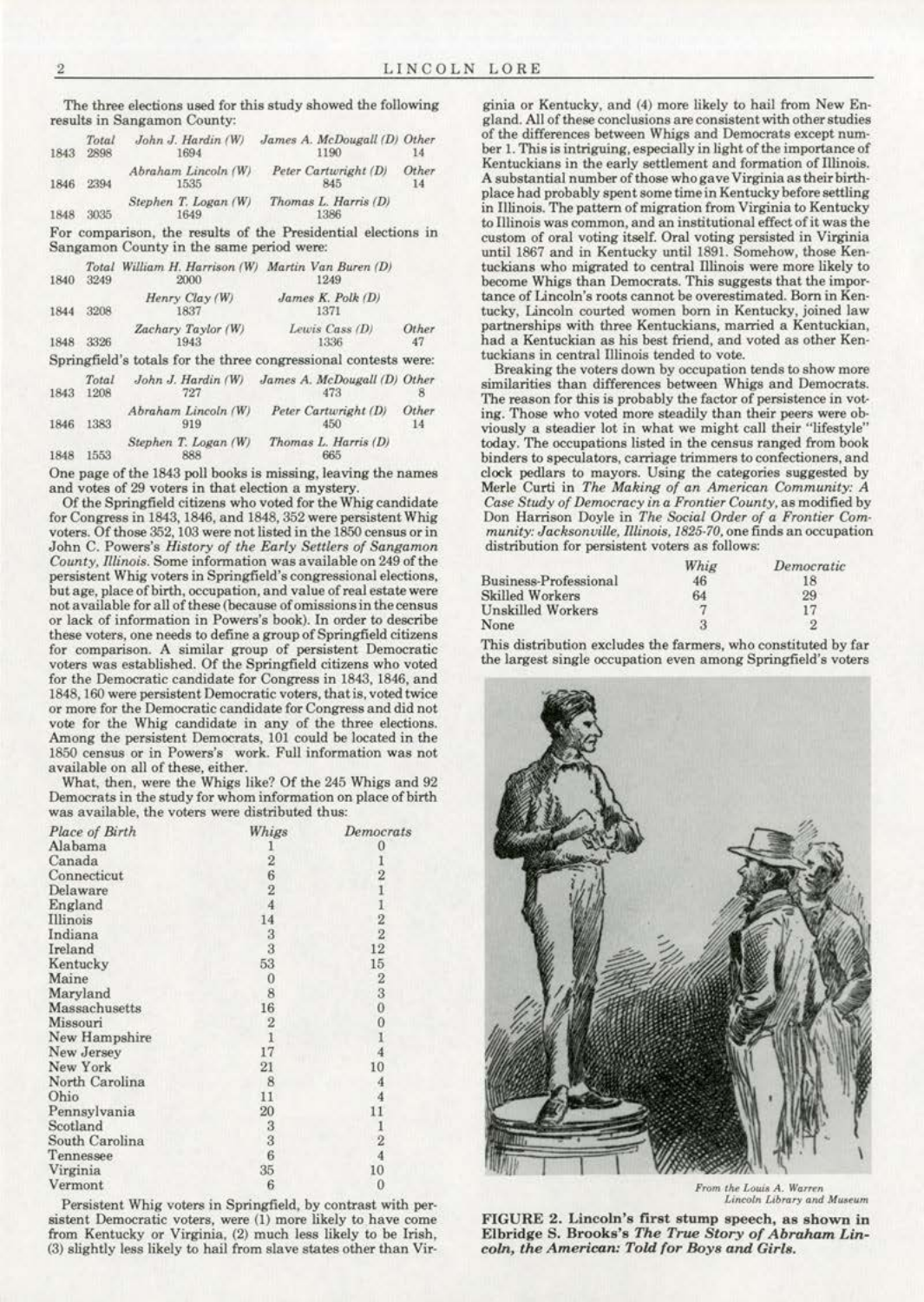

From the Louis A. Warren<br>Lincoln Library and Museu

FIGURE 3. The American electorate was overwhelmingly rural in the 1840s.

(the precincts were apparently large and included much of the<br>rural area around Springfield). Thus of the 243 persistent Whig voters whose occupations could be established from the 1850 census, 123 were farmers. The result for the Democrats was similar, if not quite so striking: among 97 persistent voters with identifiable occupations, 31 were farmers.

The fact that most nonfarm persistent voters were businessmen, professionals, or skilled workers-whether they were Democrats or Whigs-is not surprising. The more successful people were more likely to remain longer in town to vote and to be recorded by the census taker. The fact that unskilled workers made up a larger proportion of the Democratic voters than the Whigs is congruent with the findings of those studies which say the Democrats appealed more to the lower orders in society than the Whigs. More surprising is the ability of the development-minded Whigs to appeal to farmers. Of course, in a society made up overwhelmingly of farmers-as the United States was in the 1840s-no political party could long exist without winning farmers' votes. Still, given the Democrats' essentially agrarian appeal, one must find the Whigs' ability to attract farmers a persuasive index of the Whigs' ability to attract all kinds of people to their program of economic development.

Steady voters were a relatively prosperous lot. Remaining in the same place for a substantial period of time brought economic success in the burgeoning American West, and economic success made the Westerner more likely to stay put. The average value of real estate reported for farmers who were persistent Whig voters was \$2134. For Democratic farmers who were persistent voters, it was \$1862. Excluding those farmers with no reported real estate value-probably farm laborers or tenants, one finds the Whigs with an average of \$2698 and the Democrats with an average of \$2510. One of the Whig farmers, James M. Bradford, was a man of conspicuous wealth in real estate: \$15,000 reported in the census. Excluding him, the Whig average was \$2016, still more than the Democratic average of \$1862.

Statisticians usually find it more revealing to classify wealth by categories. Doyle used a scheme which divided Jacksonville's citizens into those with \$0 property value, \$1 to \$999 value, \$1000 to \$4999 value, and \$5000 and up. Adapting this scheme to Springfield's persistent voters who were farmers, one derives the following distribution of wealth in real estate:

|                  | Whig | Democratic |
|------------------|------|------------|
| \$5000 or more   | 12   |            |
| \$1000 to \$4999 | 58   | 16         |
| \$1 to \$999     | 11   | 4          |
| \$0              | 29   | я          |

The distribution of real estate was strikingly similar for Whig and Democratic farmers, 52.7% of the Whigs and 51.6% of the Democrats reported real estate value from \$1000 to \$4999. 26.3% of the Whigs and 25.8% of the Democrats listed as farmers had no real estate reported in the census. Even the wealthiest farmers, listed with more than \$5000 in real estate,

statements, nothing more than clues, perhaps. But the careful historical detective will ignore them only at the peril of pursuing false leads that will take him to blind alleys. It is always better to play the percentages.



From the Louis A. Warren Lincoln Library and Museum

FIGURE 4. Detail of an Illinois poll book for the 1843 election. The voters' names are at the left; candidates' names are at the top.

3

were about equally represented among the Whigs (10.9%) and the Democrats (9.7%).

These findings are preliminary ones. Much more can and will be done with the information derived from Illinois's poll books. The conditions for inclusion in this study did much, one suspects, to draw the Whig and Democratic voters closer together, statistically. Conclusions must be tentative at best. There are, however, interesting clues for further studies of a similar nature. If one is looking for the roots of Whiggery in central Illinois, Kentucky and Virginia are obvious places to begin. Any tendency to think of Whigs as the commercial classes must certainly contend with the fact of their obvious ability to appeal to farmers in the environs of Springfield. These are modest